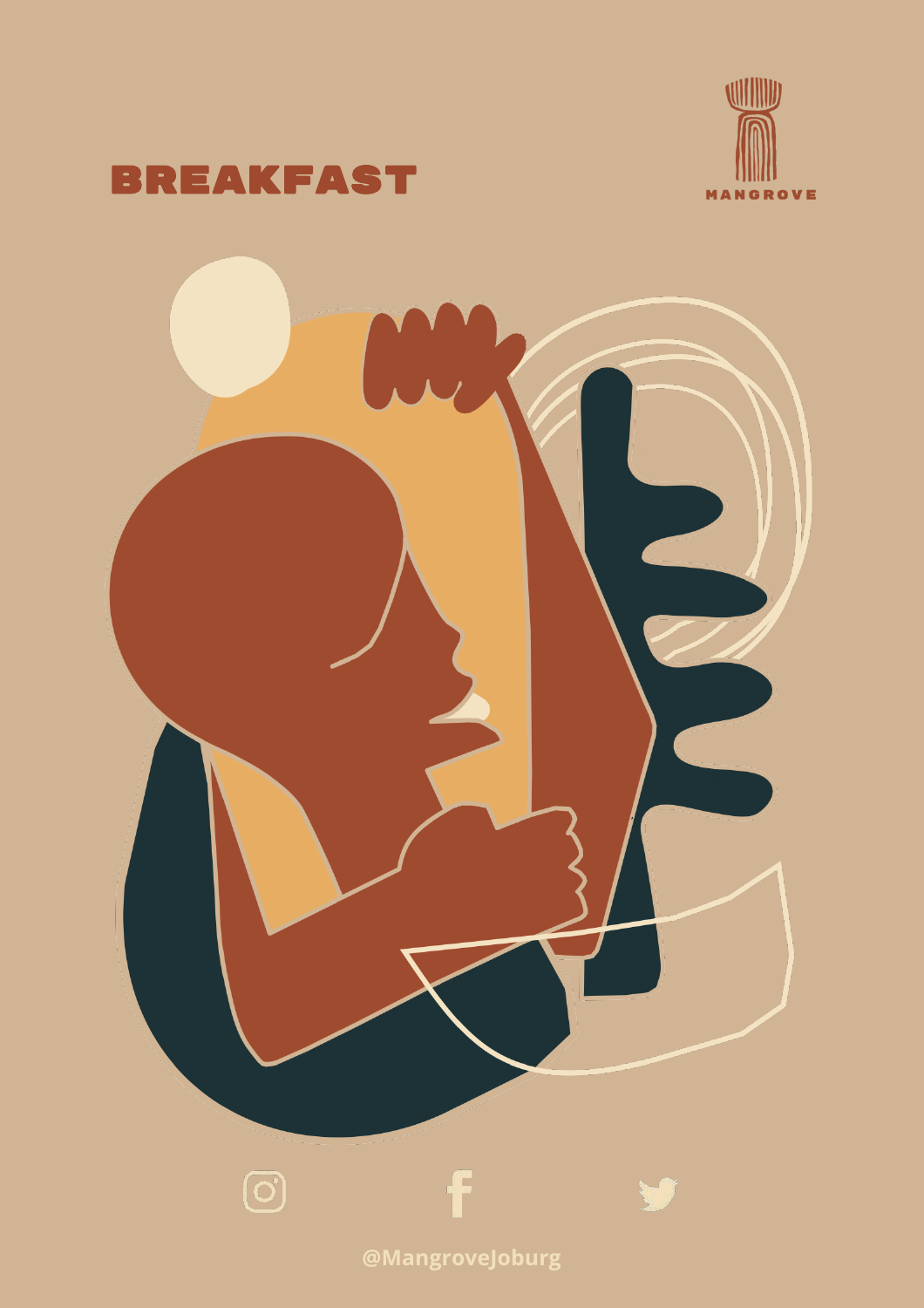

## **L I G H T B R E A K F A S T**

| (V) SCONE<br>Served with butter and<br>@NomNomsFoods handcrafted jam                                                                                                  |    |
|-----------------------------------------------------------------------------------------------------------------------------------------------------------------------|----|
| (V) MUFFIN OF THE DAY                                                                                                                                                 | 15 |
| (V) MABELE<br>Plain or sour, served with fruit and sugar<br>syrup                                                                                                     | 25 |
| (V) OATS<br>Served with fruit and @NativeNosi honey                                                                                                                   | 25 |
| (V) FRESH START<br>A selection of seasonal fresh seasonal<br>fruit and a honey lime juice                                                                             | 40 |
| (V) HOMEMADE GRANOLA<br>With fresh fruit selection, strawberry or<br>plain yoghurt, berry compote or<br>@NativeNosi honey, toasted coconut<br>flakes and roasted nuts | 45 |
| (V) SKRRR SKRRR SARMIE<br>2 toasted slices of ciabatta with smashed<br>avo, peppadews and cracked pepper<br>(Add eggs for R10 each)                                   | 48 |
| <b>SUNNY SIMONE</b><br>A classic goodie of two eggs, toast and 2<br>rashers of bacon                                                                                  | 50 |
|                                                                                                                                                                       |    |

|     | <b>BREKKIE WRAP</b>                             | 60 |
|-----|-------------------------------------------------|----|
|     | A softened roti rolled with egg, bacon          |    |
|     | (or tofu), cheese and spinach                   |    |
|     |                                                 |    |
| (V) | <b>OMELETTE</b>                                 | 65 |
|     | Fluffy eggs whisked with cream and              |    |
|     | chives stuffed with cheese and your             |    |
|     | favourite toppings (choose two from             |    |
| (V) | extras list), served with a slice of toast      |    |
|     |                                                 |    |
|     | <b>DIPPED IN GOLD</b>                           | 50 |
|     | <b>Sweet:</b> egg toasted slices with cinnamon, |    |
|     | cream and a strawberry compote                  |    |
|     | Savoury: egg toasted slices with bacon,         |    |
| (V) | cheese and maple syrup on the side              |    |
|     |                                                 |    |
|     | <b>JUST PANCAKES</b>                            | 50 |
|     | <b>Sweet:</b> fluffy pancakes served with       |    |
|     | golden syrup, berry compote and fresh           |    |
|     | strawberries                                    |    |
| (V) | <b>Savoury:</b> fluffy pancakes served with     |    |
|     | crispy bacon, melted cheese and golden          |    |
|     | syrup                                           |    |
|     |                                                 |    |
|     |                                                 |    |
|     |                                                 |    |

A 10% service charge will automatically be added for groups of 10 or more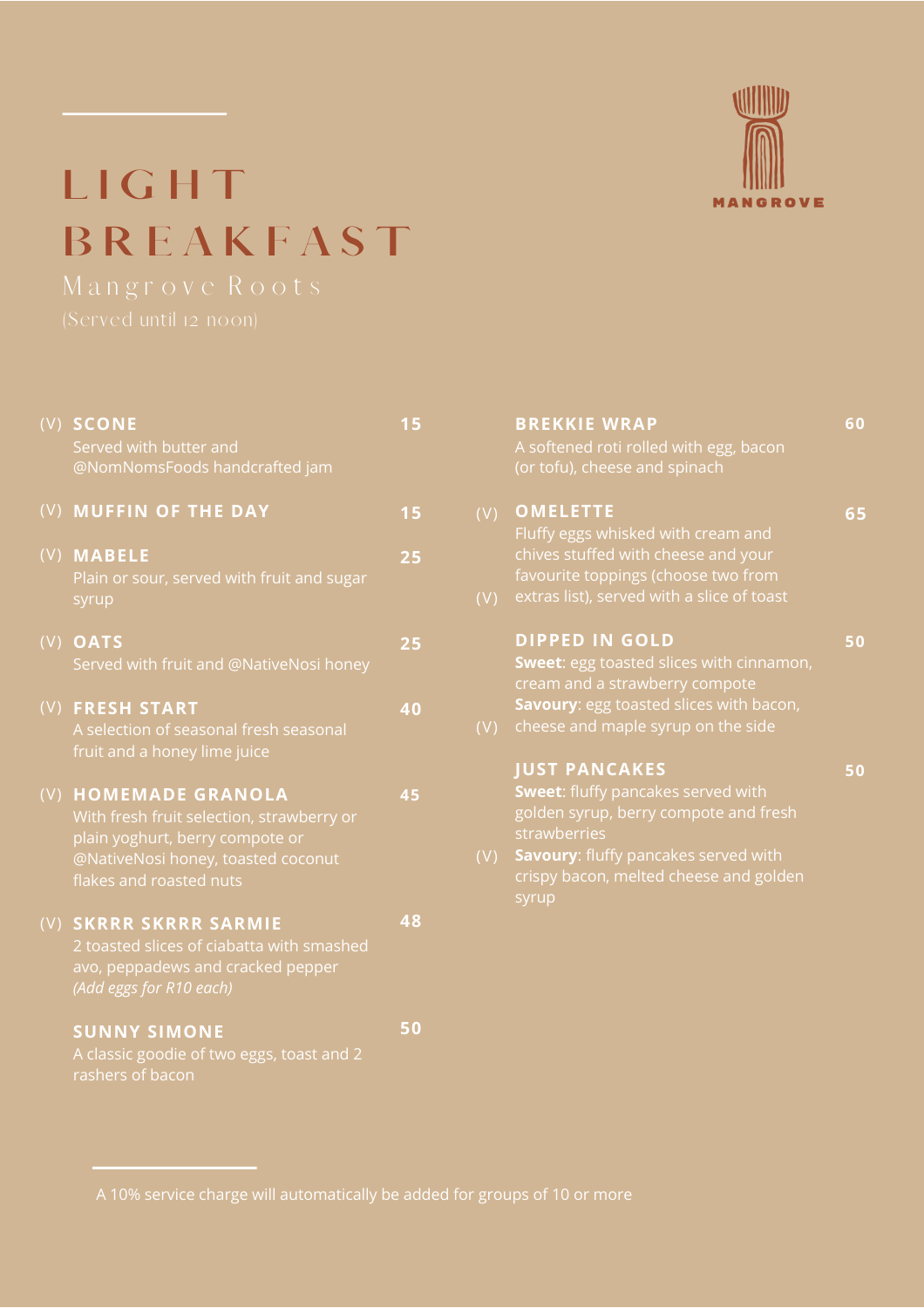

## **S I G N A T U R E B R E A K F A S T**

| (V) HANGOVER MZALA<br>Ciabatta loaf filled with spicy mince (or<br>lentils), cheese, eggs, topped with avo<br>puree and salsa - made to share (or not!) | 125                                   | (V) THE BRAAM BENEDICT<br>A dumpling muffin, poached egg, smoked<br>trout (or oyster mushrooms), wilted greens,<br>and hollandaise sauce | 150 |
|---------------------------------------------------------------------------------------------------------------------------------------------------------|---------------------------------------|------------------------------------------------------------------------------------------------------------------------------------------|-----|
| <b>SHAKA SHAKSHUKA</b><br>Baked eggs in a tomato relish, wilted<br>mfino, roti and pickled cucumber salsa                                               | 105                                   | SMALLANYANA STEAK<br><b>WITH EGG</b><br>200g rump steak grilled to perfection and<br>basted with our secret sauce, served with           | 130 |
| <b>JOZI FRY UP</b>                                                                                                                                      |                                       | an egg, patatas and a grilled tomato                                                                                                     |     |
| (or giant fried mushrooms), rosemary<br>tomatoes, mushroom, fries and toast                                                                             |                                       | (V) BRUNCH BOARD<br>Toasted ciabatta bread with cheeses and                                                                              | 120 |
|                                                                                                                                                         | 2 Eggs, 3 bacon rashers and a sausage | 120                                                                                                                                      |     |

## **BUILD YOUR OWN**

| <b>SEASONAL FRUIT</b>               | 18              | TOAST / ROTI             | 12 |
|-------------------------------------|-----------------|--------------------------|----|
| <b>YOGHURT</b>                      | 16              | <b>FRIES</b>             | 20 |
| <b>BUTTER &amp; THYME MUSHROOMS</b> | 15 <sub>1</sub> | EGG                      | 10 |
| FRIED ONION & POTATO MEDLEY         | 157             | <b>BACK BACON</b>        | 22 |
| <b>AVOCADO</b>                      | 23              | <b>BEEF WORS</b>         | 25 |
| <b>BAKED BEANS</b>                  | 13              | <b>CHILLI BEEF MINCE</b> | 25 |
| <b>TOMATO</b>                       | 10              | 100G BEEF PATTY          | 30 |
| <b>CHEESE</b>                       | 17              |                          |    |

Allergy statement: Menu items may come into contact with common allergens including dairy, eggs, wheat, soybeans, tree nuts, peanuts, fish, shellfish or wheat. For more information, please speak with a manager.